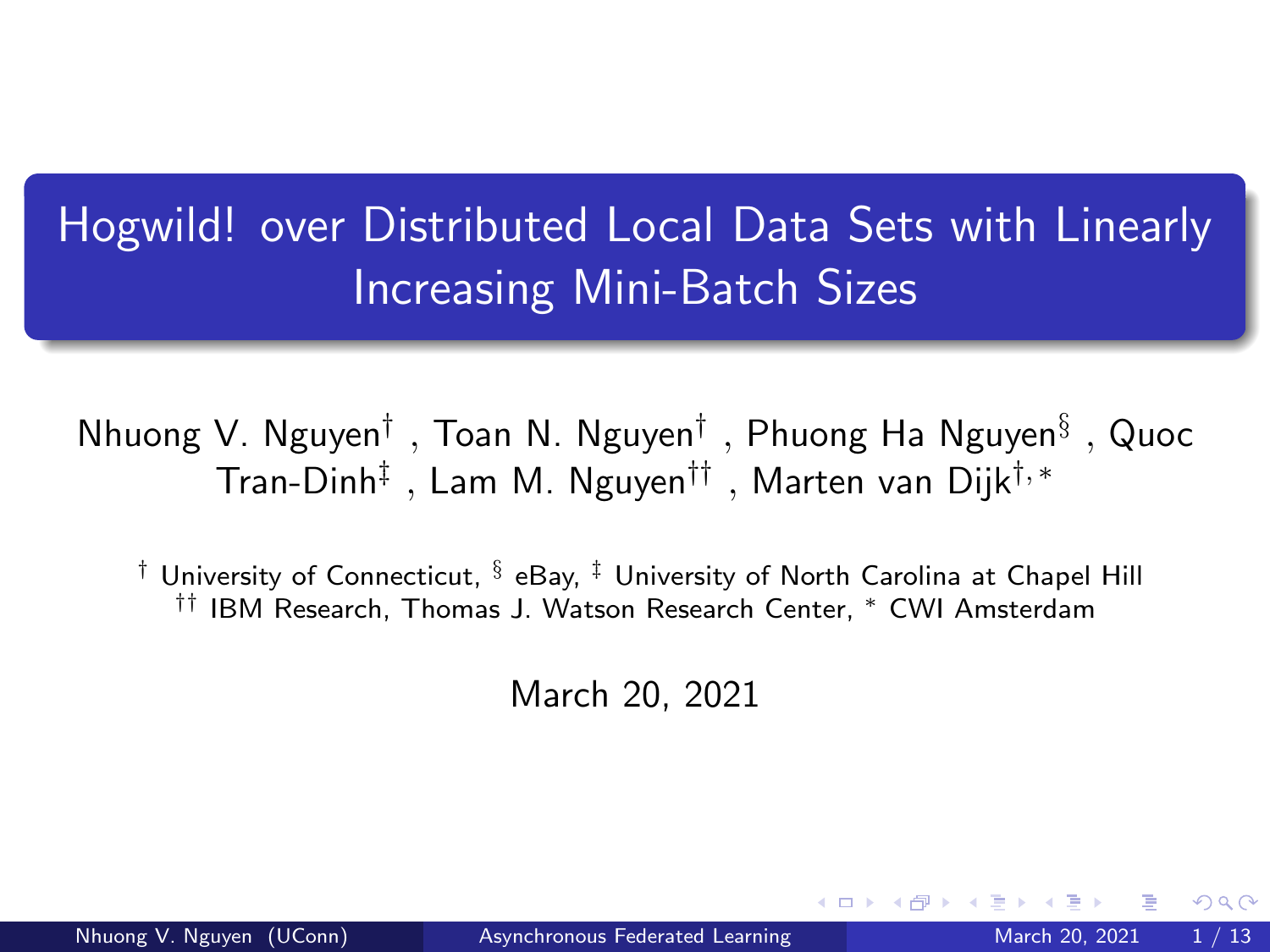#### Solve:

<span id="page-1-0"></span>
$$
\min_{w \in \mathbb{R}^d} \left\{ F(w) = \mathbb{E}[f(w; \xi)] \right\} \tag{1}
$$

4 0 8

Here,  $\xi$  is a random variable obeying some distribution, F has a Lipschitz continuous gradient and f is bounded from below for every  $\xi$ .

| Type                      | Data Training | Collective Learning | Synchrony  | <b>Exchanged Information</b> |
|---------------------------|---------------|---------------------|------------|------------------------------|
| SGD                       | Shared        | No                  | N/A        | Gradients                    |
| Hogwild!                  | Shared        | Yes                 | Asynchrony | Gradient                     |
| <b>Local SGD</b>          | Shared        | Yes                 | Synchrony  | Models                       |
| <b>Federated Learning</b> | Separated     | Yes                 | Synchrony  | Models                       |
| Our Framework             | Separated     | Yes                 | Asynchrony | Models                       |

Figure 1: Summary information of SGD-based methods.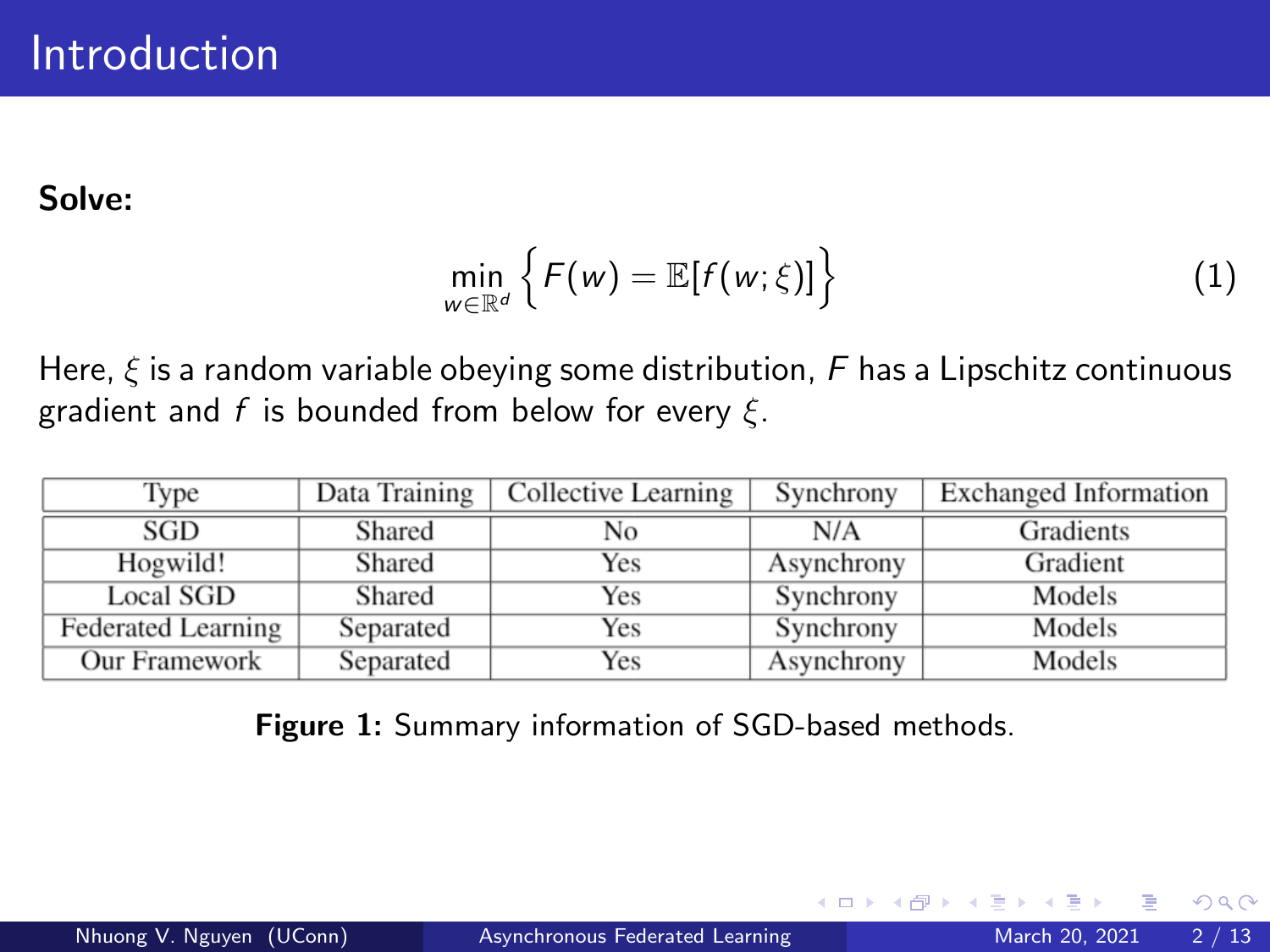### **Motivation**



Figure 2: Related work diagram.

Motivation. Can we develop a new asynchronous Federated Learning with rigorous convergence proof? Yes, we can. As shown in our paper, based on the Hogwild!'s framework, we can propose a desired framework with a rigorous convergence proof for strongly convex case. Moreover, this is the first time we can show that the system with heterogeneous data sets can converge with  $O(\sqrt{K})$ communications where  $K$  is the number of gradient computations.

 $QQ$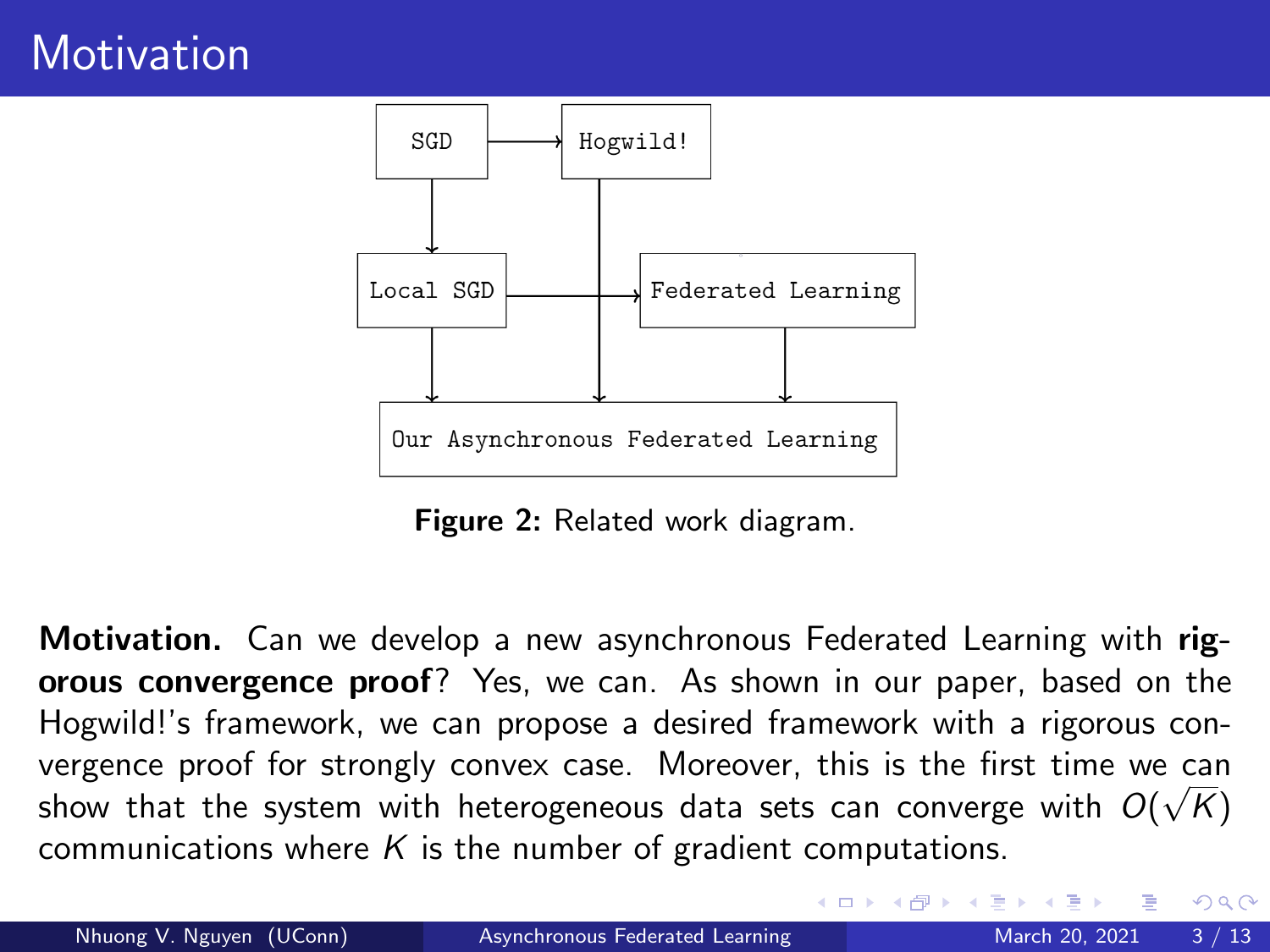### Our Asynchronous Federated Learning



Figure 3: Example of our asynchronous Federated Learning framework.

**Setting.** The server and *n* clients are working in asynchronous fashion with i.i.d or heterogeneous data sets. At the client side, after running each  $s_i/n$ -iteration SGD with stepsize  $\eta_i$ , it sends the sum of computed gradients  $U$  to the server. Based on the received Us from the clients, the server issue a new global  $w$  and broadcast it to clients.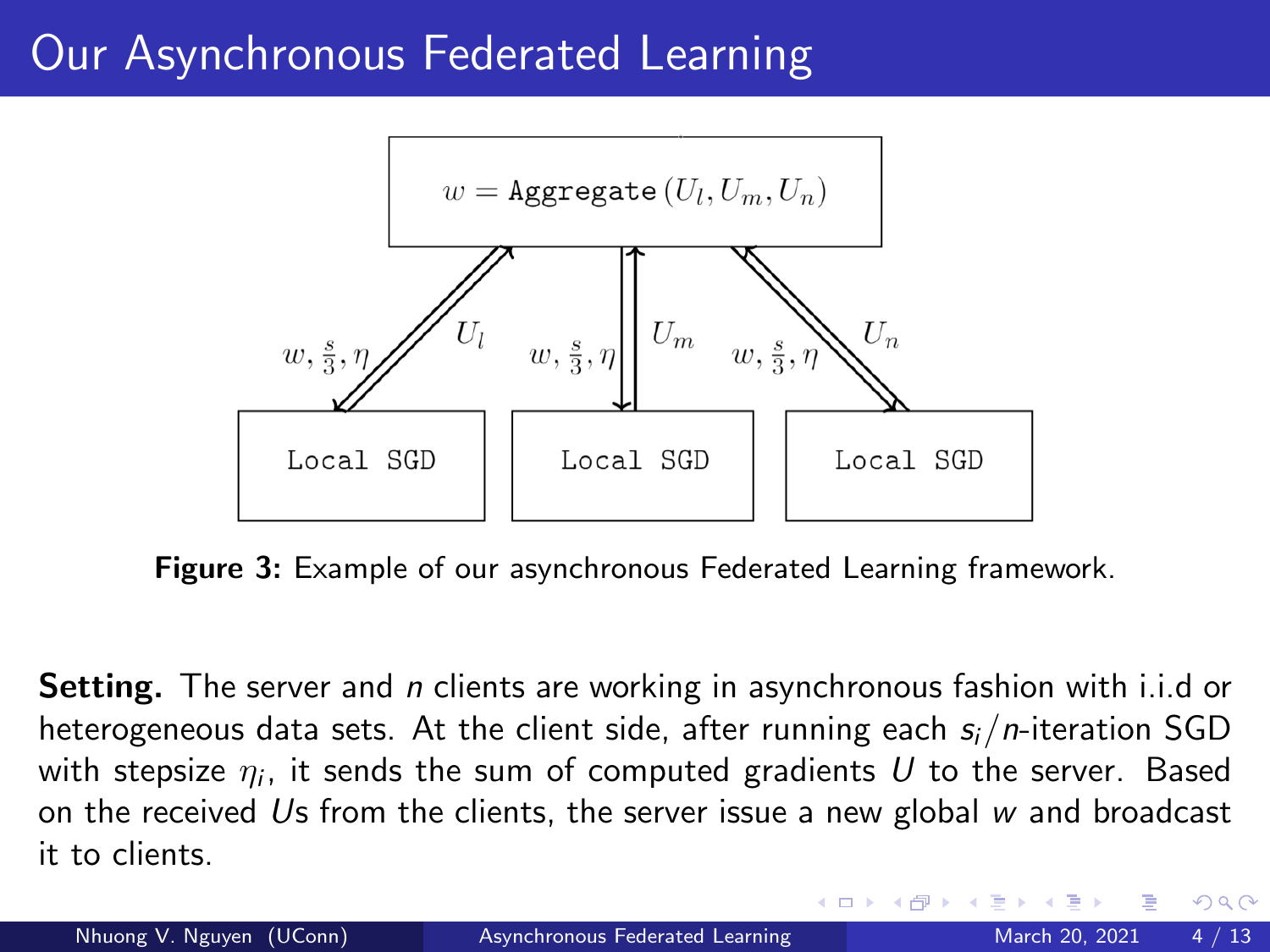**Lemma 1 (Sample size).** Let  $g > 1$ . Suppose that  $\tau(x) = M_1 + (x+M_0)^{1/g}$ for some  $M_1 \geq d+2$  and  $M_0 \geq ((m+1)(g-1)/g)^{g/(g-1)}$ , where  $m \geq 0$  is an integer. Then

$$
s_i = \left\lceil \frac{1}{d+1} \left( \frac{m+i+1}{d+1} \frac{g-1}{g} \right)^{1/(g-1)} \right\rceil
$$

satisfies property [\(2\)](#page-4-0). If delay function  $\tau(t) \leq \sqrt{(t/\ln t) \cdot (1 - 1/\ln t)}$  [2], then  $s_i = \Theta\left(\frac{i}{\ln i}\right)$ .

**Delay property.** We exploit the algorithm's resistance against delays  $\tau(t)$  by using increasing sample size sequences  $\{s_i\}$ . Sample size sequences should not increase too much: We require the property that there exists a threshold  $d$  such that for all  $i > d$ .  $\left( i \right)$ i i

$$
\tau\left(\sum_{j=0}^i s_j\right) \geq 1 + \sum_{j=i-d}^i s_j. \tag{2}
$$

<span id="page-4-0"></span> $QQQ$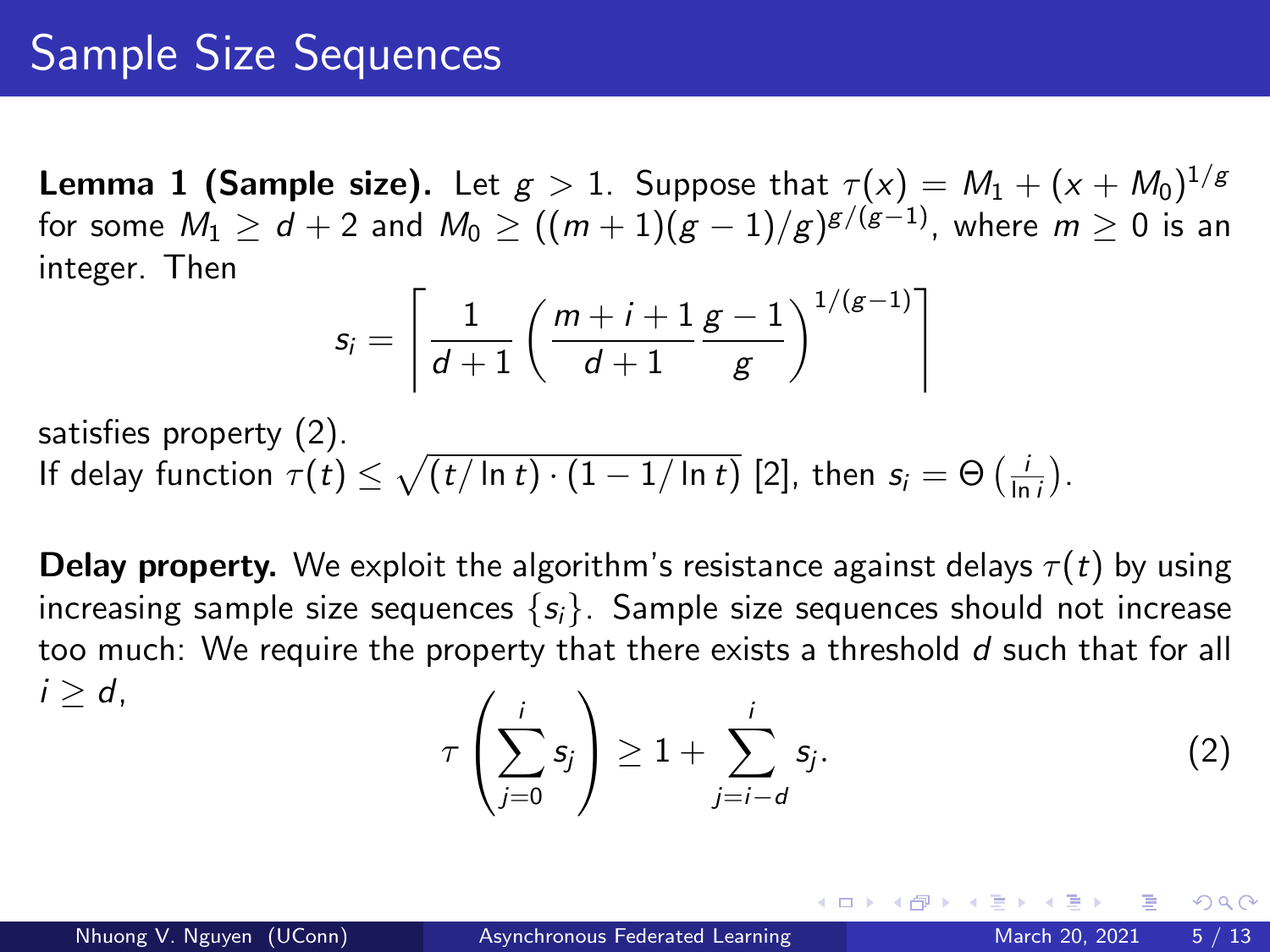**Lemma 2.** Let  $0 \leq q \leq 1$  and  $\{E_t\}$  a constant or increasing sequence with  $E_t \geq 1$ . For q and  $\{E_t\}$  consider the set  $\mathcal Z$  of diminishing step size sequences  $\{\eta_t\}$  with  $\eta_t=\alpha_t/(\mu(t+E_t)^q)$  where  $\{\alpha_t\}$  is some sequence of values with  $\alpha_0\leq\alpha_t\leq3\!\cdot\alpha_0.$ We assume sample size sequence  $\{s_i\}$  of Lemma 1 for  $g \geq 2$ . For  $i \geq 0$ , we define  $\bar{\mathcal{E}}_i = \mathcal{E}_{\sum_{j=0}^i s_j}.$  We define  $\bar{\mathcal{E}}_{-1} = \bar{\mathcal{E}}_{0}.$  If  $\bar{\mathcal{E}}_i \leq 2\bar{\mathcal{E}}_{i-1}$  for  $i \geq 0$  and if  $s_0-1 \leq \mathcal{E}_0,$ then there exists a diminishing step size sequence  $\{\eta_t\}$  in set  $\mathcal Z$  such that

$$
\eta_t = \frac{\alpha_t}{\mu(t+E_t)^q} = \frac{\alpha_0}{\mu((\sum_{j=0}^{i-1} s_j) + \bar{E}_{i-1})^q} \stackrel{\text{DEF}}{=} \bar{\eta}_t
$$

for 
$$
t \in \left\{ \left( \sum_{j=0}^{i-1} s_j \right), \ldots, \left( \sum_{j=0}^{i-1} s_j \right) + s_i - 1 \right\}.
$$

 $200$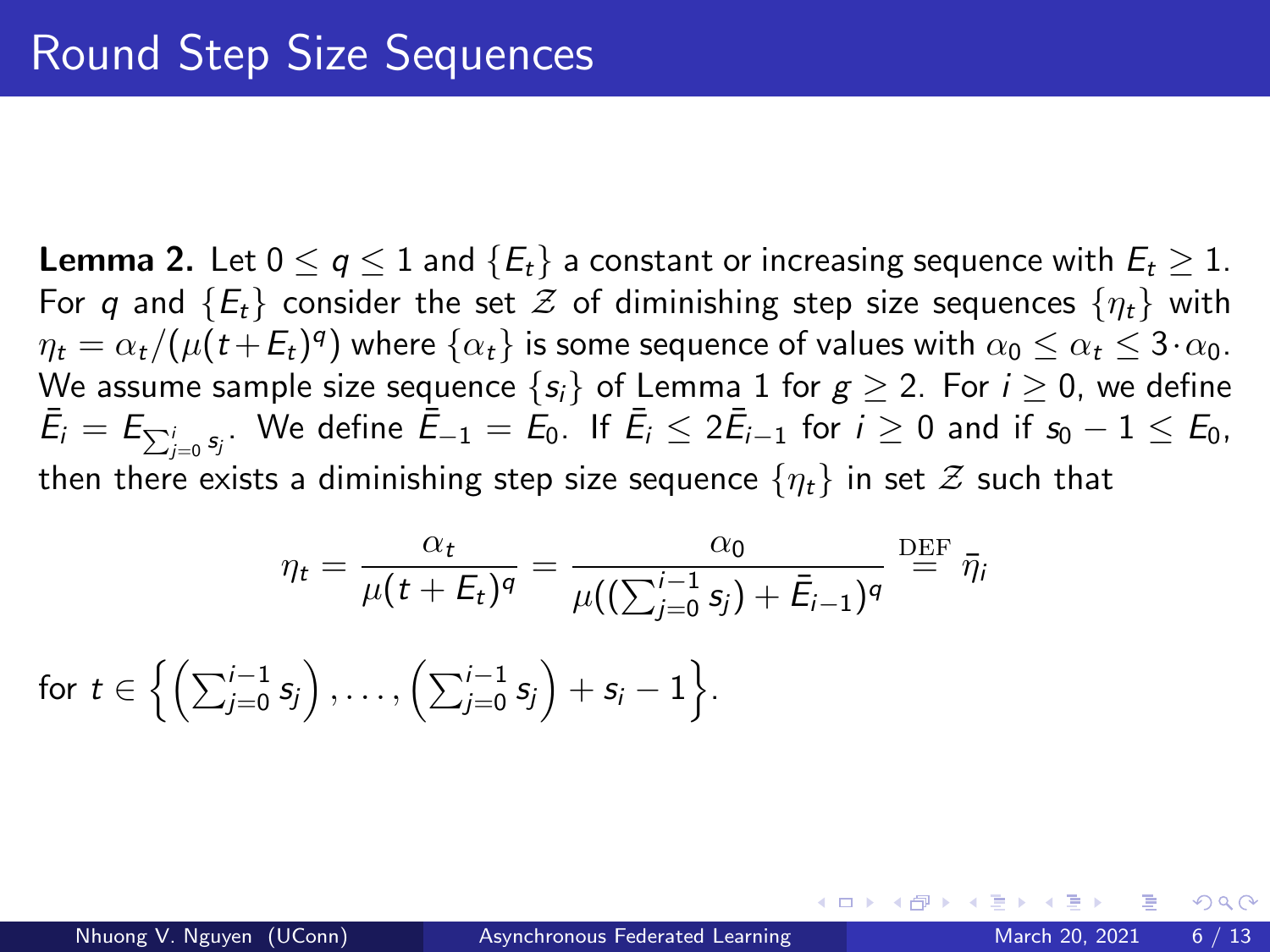### Theoretical Analysis

#### Assumptions:

• 
$$
F(w)
$$
 is *L*-smooth:  $\forall w, w' \in \mathbb{R}^d, \exists L > 0$ :

$$
\|\nabla F(w)-\nabla F(w')\|\leq L\|w-w'\|
$$

 $\bullet\ \ f({\sf w};\xi)$  is convex for every realization of  $\xi$ , i.e,  $\forall {\sf w},{\sf w}'\in\mathbb{R}^d$ :

$$
f(w;\xi)-f(w';\xi)\geq \langle \nabla f(w';\xi), (w-w')\rangle
$$

 $\bullet$  F is *u*-strongly convex:

$$
F(w) - F(w') \ge \langle \nabla F(w'), (w - w') \rangle + \frac{\mu}{2} ||w - w'||^2
$$

 $\bullet$  Finite variance at minimizing solutions: Let  $\mathcal{N}=2\mathbb{E}[\|\nabla f(w_*;\xi)\|^2]$ where  $w_* = \arg \min_w F(w)$ , then  $N < \infty$ .

 $200$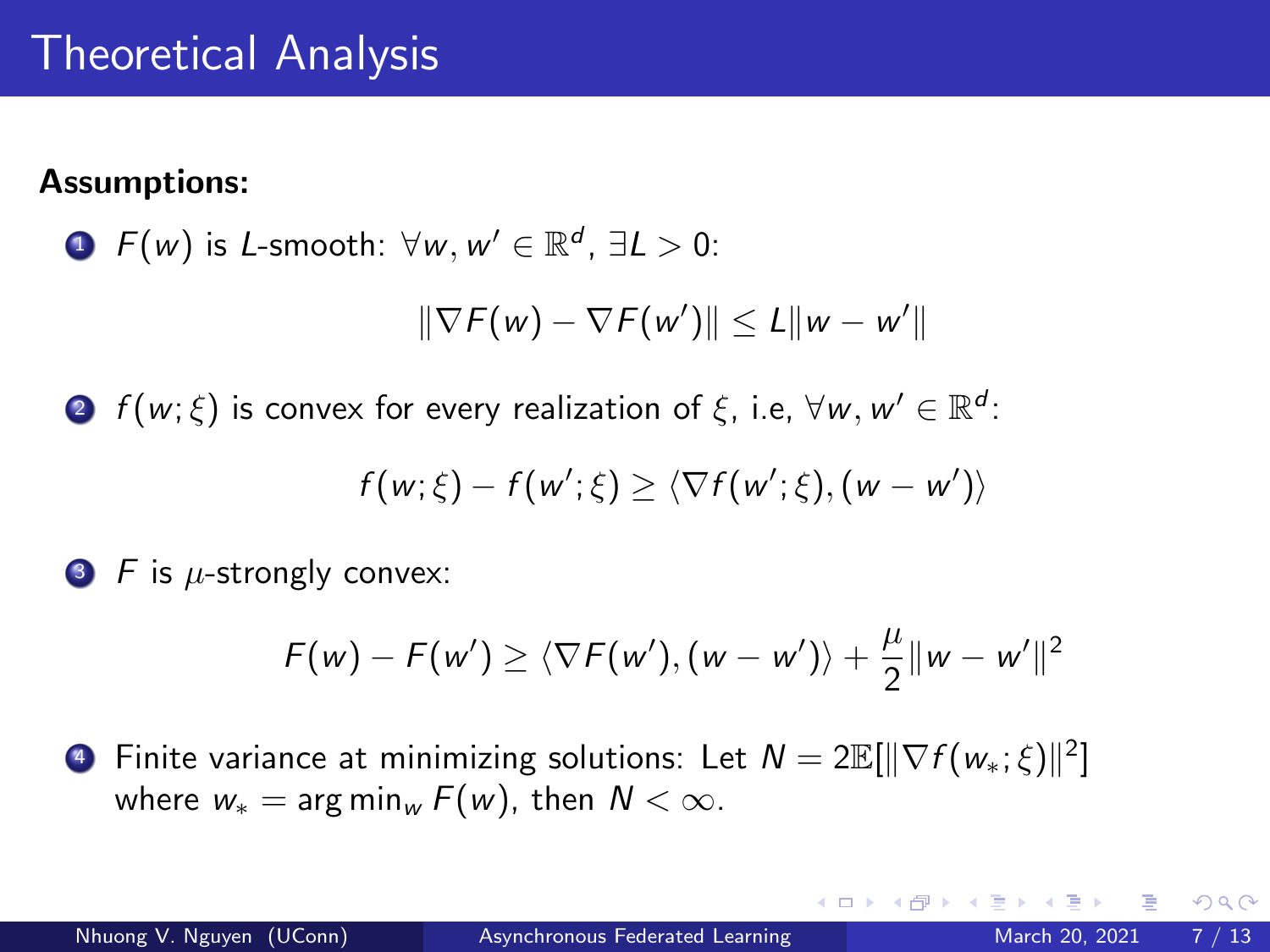**Theorem 2 (Upper Bound).** For sample size sequence  $\{s_i\}$  and round step size sequence  $\{\bar{\eta}_i\}$  we have expected convergence rate

$$
\mathbb{E}[\|w_t - w_*\|^2] \leq \frac{4 \cdot 36^2 \cdot N}{\mu^2} \frac{1}{t} + O\left(\frac{1}{t \ln t}\right). \tag{3}
$$

where  $t$  represents the total number of gradient evaluations over all compute nodes performed so far.

Corollary 1 (Lower Bound). Among first order stochastic algorithms, upper bound [\(3\)](#page-7-0) converges for increasing t to within a constant factor  $8 \cdot 36^2$  of the (theoretically) best attainable expected convergence rate, which is at least  $\frac{N}{2\mu^2}\frac{1}{t}\left(1-O\left(\frac{\ln t}{t}\right)\right)$  (for each  $t$ ). Notice that the factor is independent of any parameters like  $L$ ,  $\mu$ , sparsity, or dimension of the model.

 $\Omega$ 

<span id="page-7-0"></span>KONKAPIK KENYEN E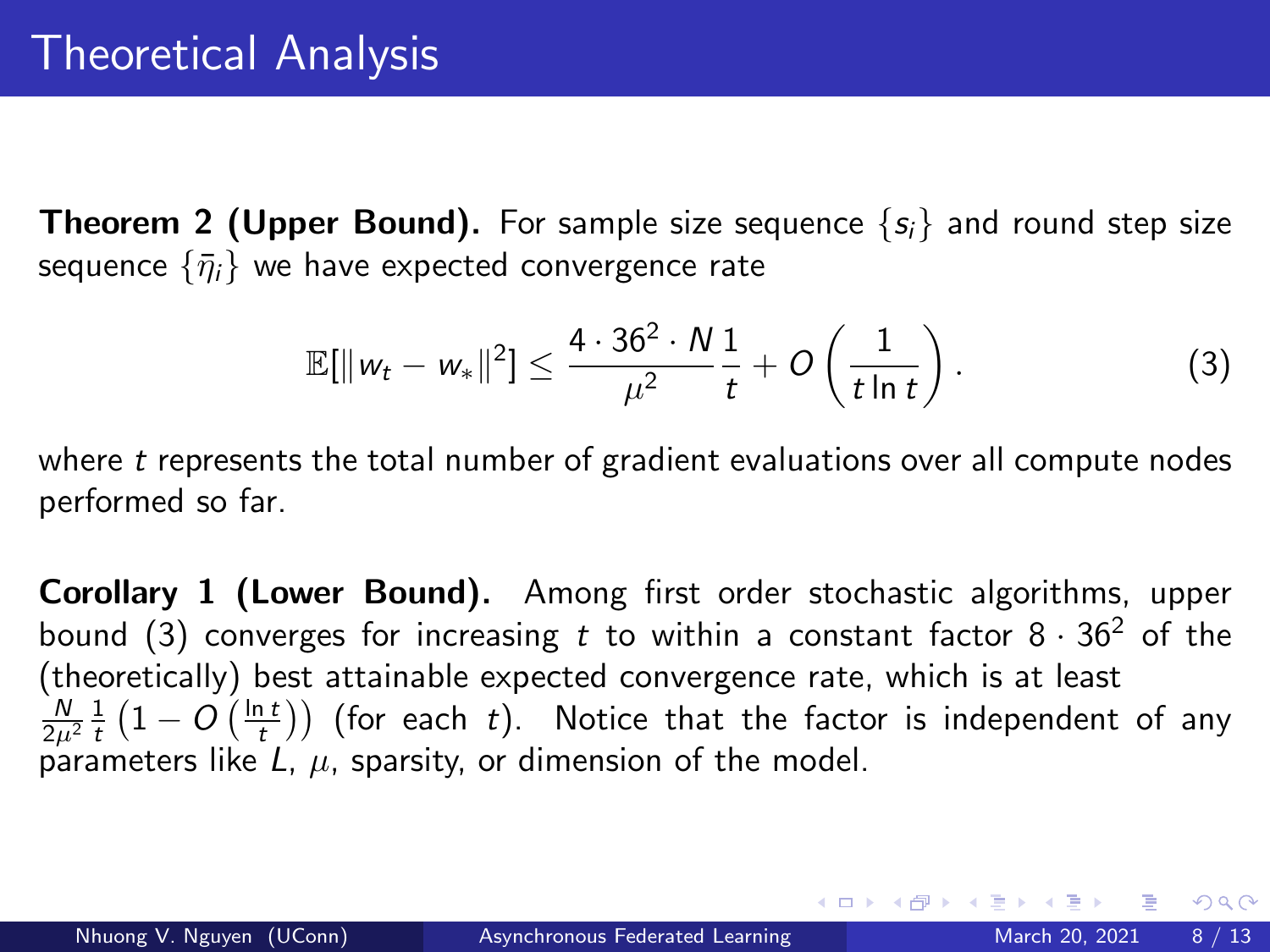### Experimental Result

We verify our asynchronous Federated Learning framework with various objective functions under *different step sizes* and *data sets* setting. Here, diminishing<sub>1</sub> represents diminishing step size scheme over *iterations* and diminishing<sub>2</sub> represents diminishing step size scheme over rounds.



Figure 4: Our asynchronous Federated Learning for strongly convex problems: The MNIST data set - various step size sequences (left), MNIST (digit  $0/1$ ) - biased and unbiased data set (right).

4 D F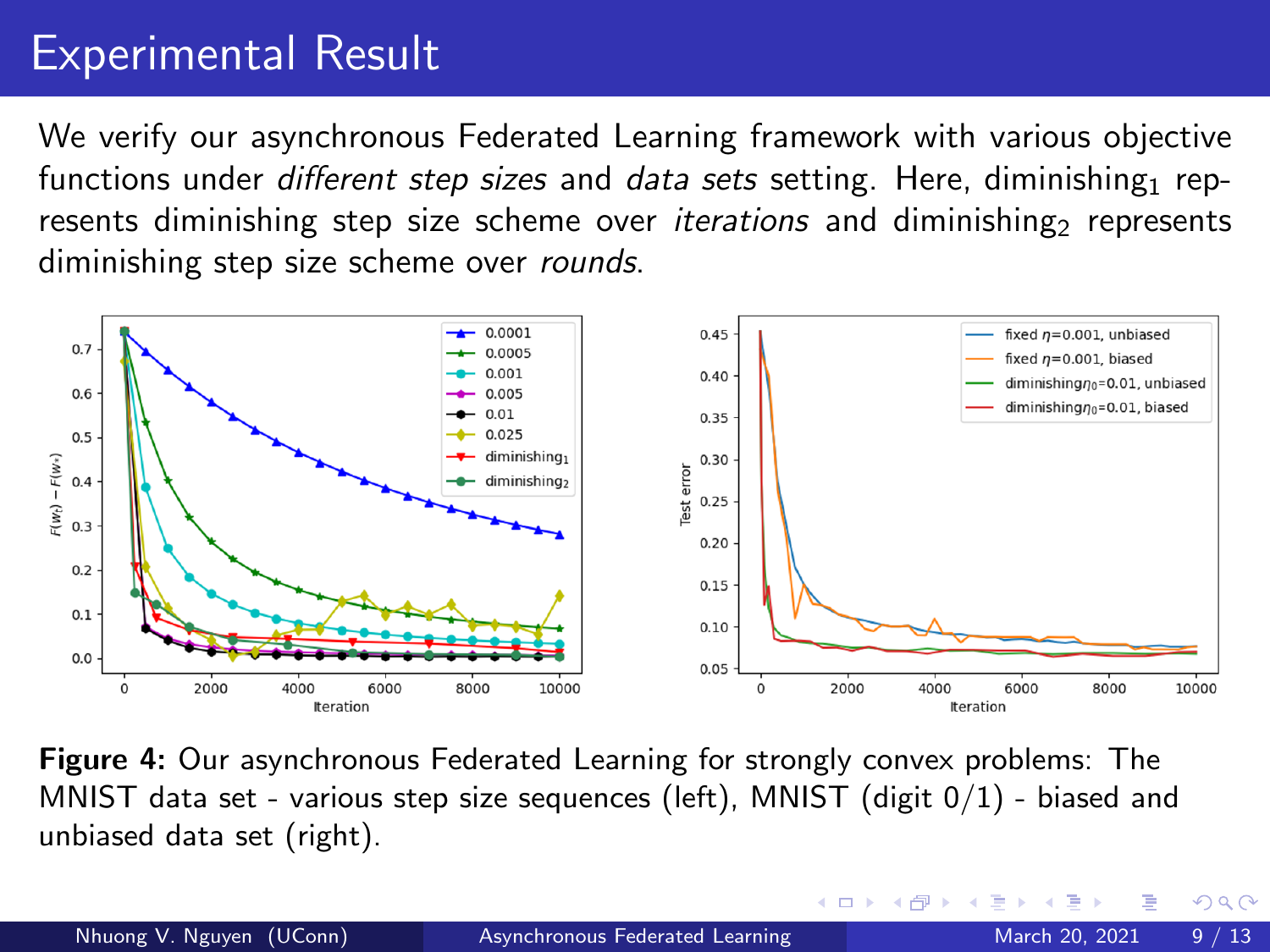### Experimental Result



Figure 5: Our asynchronous Federated Learning for non-convex problems: The MNIST data set - various step size sequences (left), MNIST - biased and unbiased data set (right).

4 D F

 $QQ$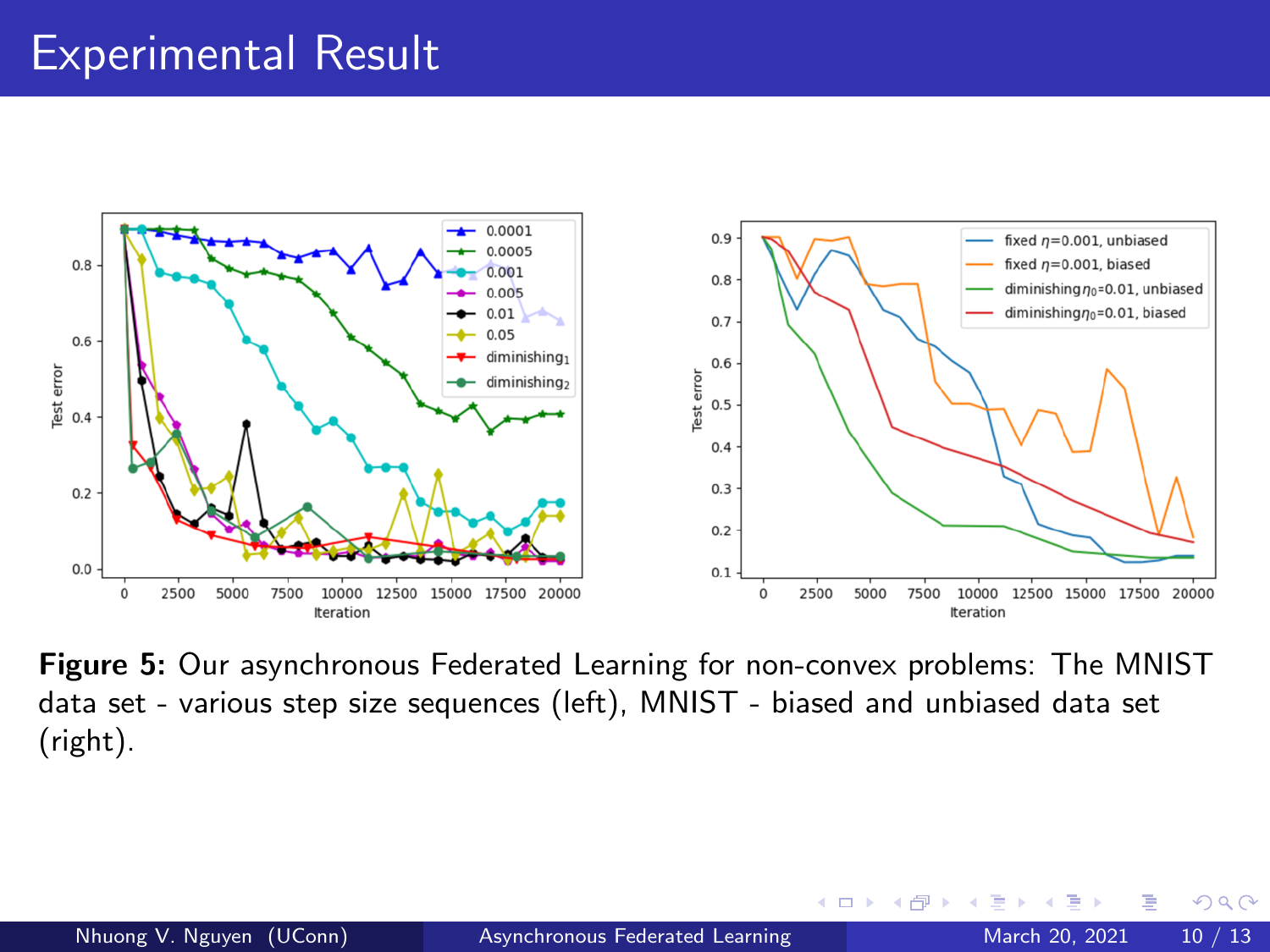### **Contributions**

- **1** Propose an asynchronous distributed learning framework based on Hogwild! algorithm, which can work well with iid and heterogeneous data sets.
- 2 Provide a general recipe for constructing increasing sample size sequences and diminishing round step size sequences so that our algorithm maintains  $\tau$  as an invariant. For strongly convex problems, we prove that  $\tau(t)$  can be as large as  $\approx \sqrt{t/\ln t}$  for which our recipe shows a diminishing round step size sequence of  $O\left(\frac{\ln i}{i^2}\right)$ , where *i* indicates the round number, that allows a sample size sequence of  $\Theta\left(\frac{i}{\ln i}\right)$ ; the sample size sequence can almost *linearly* increases from round to round.
- **3** Provide an upper bound of  $O(1/t)$  on the expected convergence rate  $\mathbb{E}[\lVert w_t - w_*\rVert^2],$  where  $w_*$  represents the global minimum in  $(1)$  and  $t$  is the SGD iteration number (each local node computes a subset of the  $w_t$ ).
- $\bullet$  Let K be the total number of gradient computations (summed over all local nodes) and let  $T$  be the number of communication rounds in our algorithm. Then, T scales less than linear with K due to the increasing sample size sequence. For strongly convex problems with diminishing step sizes we show  $\, T = O(\sqrt{K})$  for heterogeneous local data while having  $O(1/K)$  convergence rate.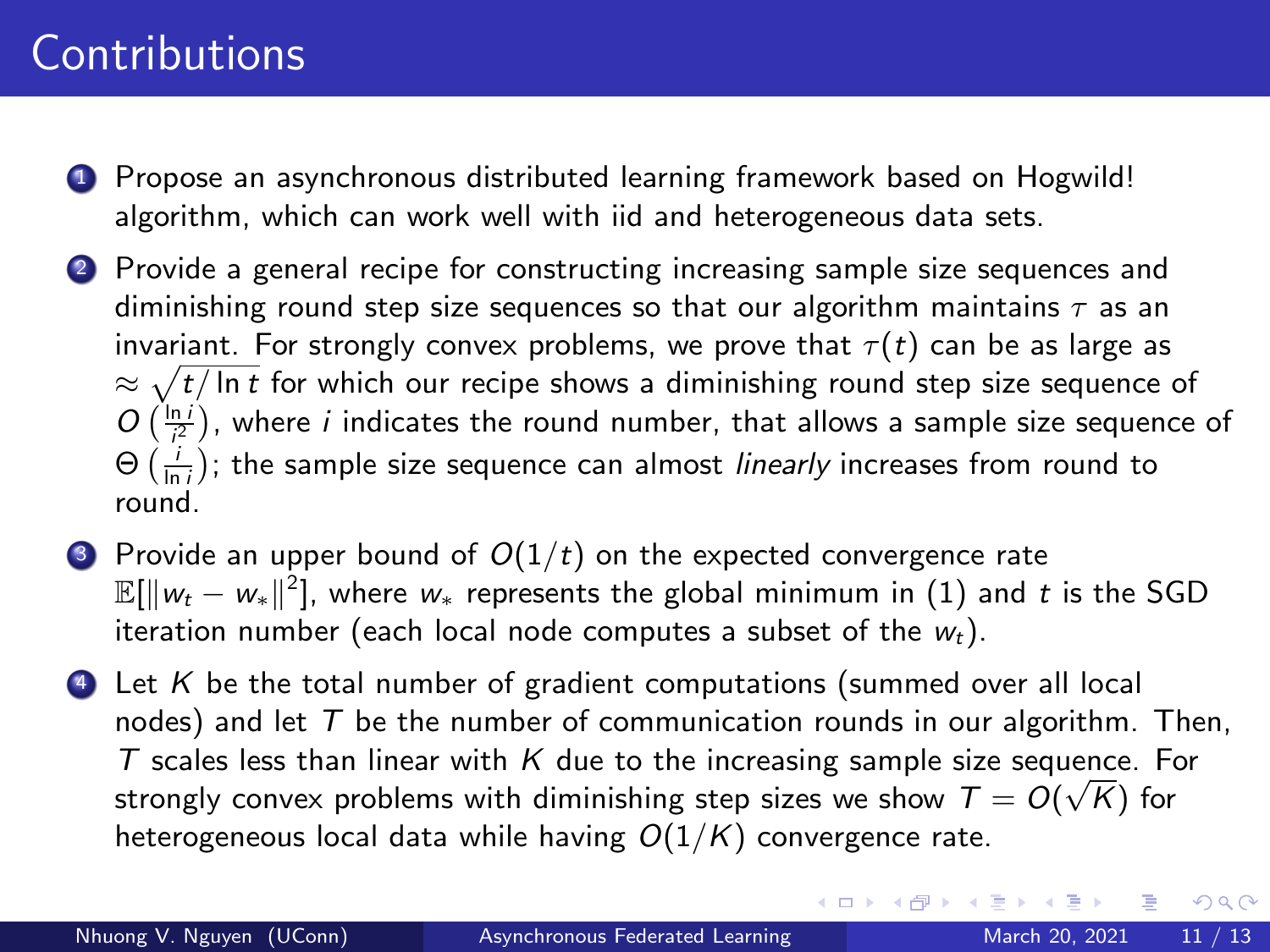- 1. Niu, Feng, Benjamin Recht, Christopher R, and Stephen J. Wright:Hogwild!: A lock-free approach to parallelizing stochastic gradient descent. In NIPS 2014
- 2. Lam M. Nguyen, Phuong Ha Nguyen, Marten van Dijk, Peter Richtarik, Katya Scheinberg and Martin Takac: SGD and Hogwild! Convergence without the bounded gradients assumption. In ICML 2018
- 3. McMahan, Brendan, Eider Moore, Daniel Ramage, Seth Hampson, and Blaise Aguera y Arcas: Communication-efficient learning of deep networks from decentralized data. In AISTATS 2017